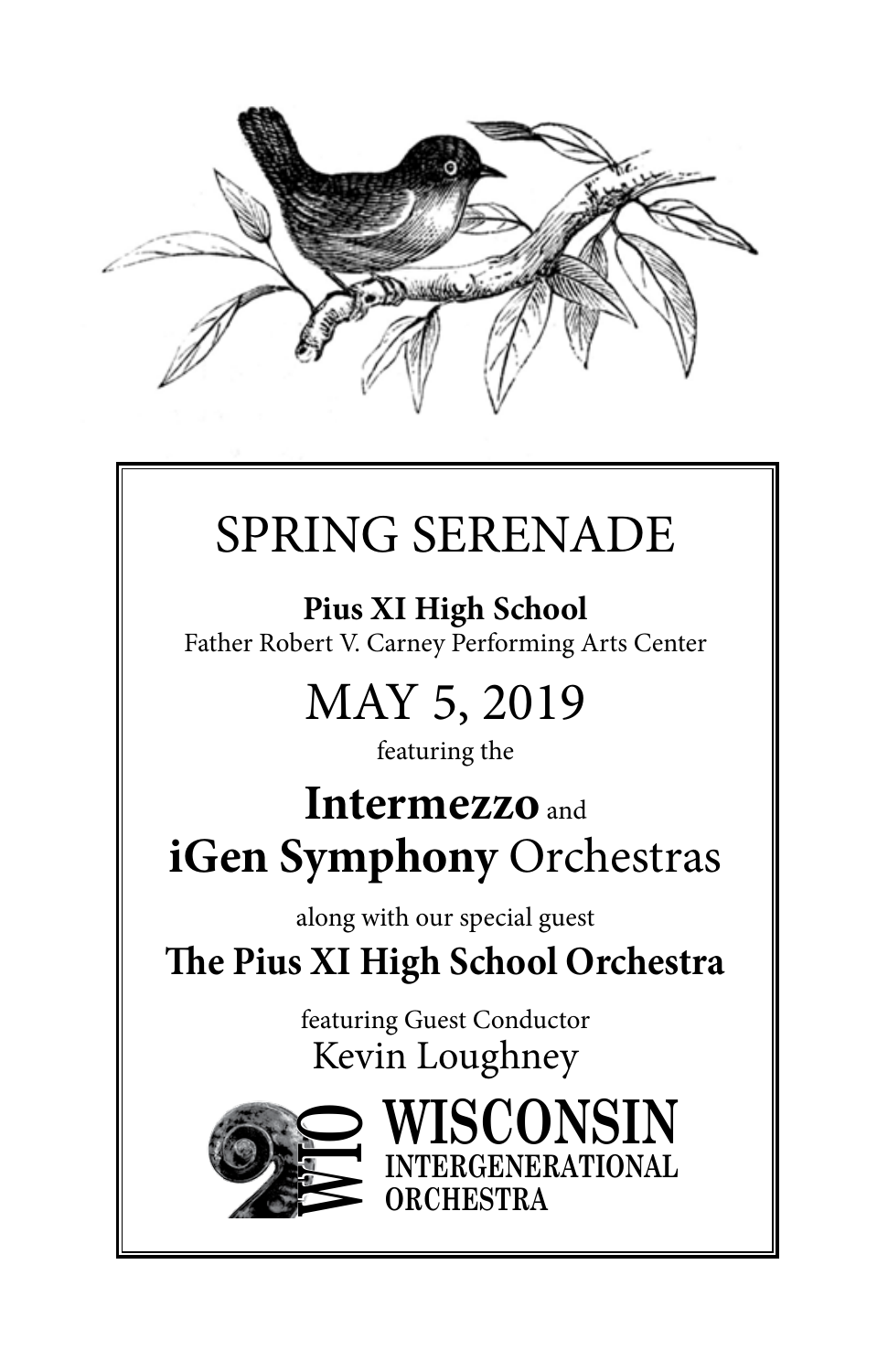## **Good Afternoon and Welcome**

#### **Mission Statement**

The Wisconsin Intergenerational Orchestra brings together musicians of all ages and skill levels in a challenging, non-competitive environment. Players benefit from interactions with each other while progressing toward a common goal of artistic excellence. WIO performances are designed to share the joy of music making with performers and audience members alike.

• • • • •

Greetings and welcome to the Wisconsin Intergenerational Orchestra Spring Concert. My name is Andy Laird. As WIO has moved into its fourth season, my new participation marks the realization of a personal intention concerning retirement activities, resume violin playing and join an orchestra. After a sixty year layoff from orchestra and violin playing I restarted playing last fall. My violin teacher recommended contacting Wisconsin Intergenerational Orchestra. As a new WIO iGen Symphony Orchestra member you can spot me in the second violin section. (I certainly reflect the upper end of "intergenerational".) You will see and hear that our ensemble is the result of WIO's mission statement actively pursued.

You too can get involved with this organization. Firstly, would you enjoy playing in an orchestra? There are two WIO skill level orchestras, Intermezzo and iGen Symphony. Secondly, volunteers are needed to help support "back stage" necessities. And thirdly, financial help is greatly appreciated (a  $501(c)(3)$  organization). To learn more, please visit the WIO website wiorchestra.org. Subscribing to the mailing list will provide you with updates and news.

Our WIO Intermezzo Orchestra, directed by Benjamin Leon opens our concert. This ensemble is growing and, as you will see, is evolving in it's diversity.

Our WIO iGen Symphony Orchestra follows, directed by Anne Marie Peterson. We are very pleased to welcome our Principal Trombonist, Kevin Loughney, as our guest conductor.

Then the Intermezzo and iGen Symphony orchestras combine and are joined by our special guests, the Pius XI High School Orchestra performing "Rites of Tamburo" for our finale.

We are excited to present results of the camaraderie and fun we have playing together with this concert. At the opening of each rehearsal, our conductor, Anne Marie Peterson asks us "What time is it"? And with gusto we reply "It's time to play."

"What time is it"? *"It's time to play"*!

**Andy Laird** - Violinist

Anne Marie Peterson, Artistic Director; Ben Leon, Music Director; Siew-Eng Goh, Senior Music Consultant; Tom Spitz, String Specialist; Jian Sun, President; and Dr. Matt Gibson, Chairman of the Board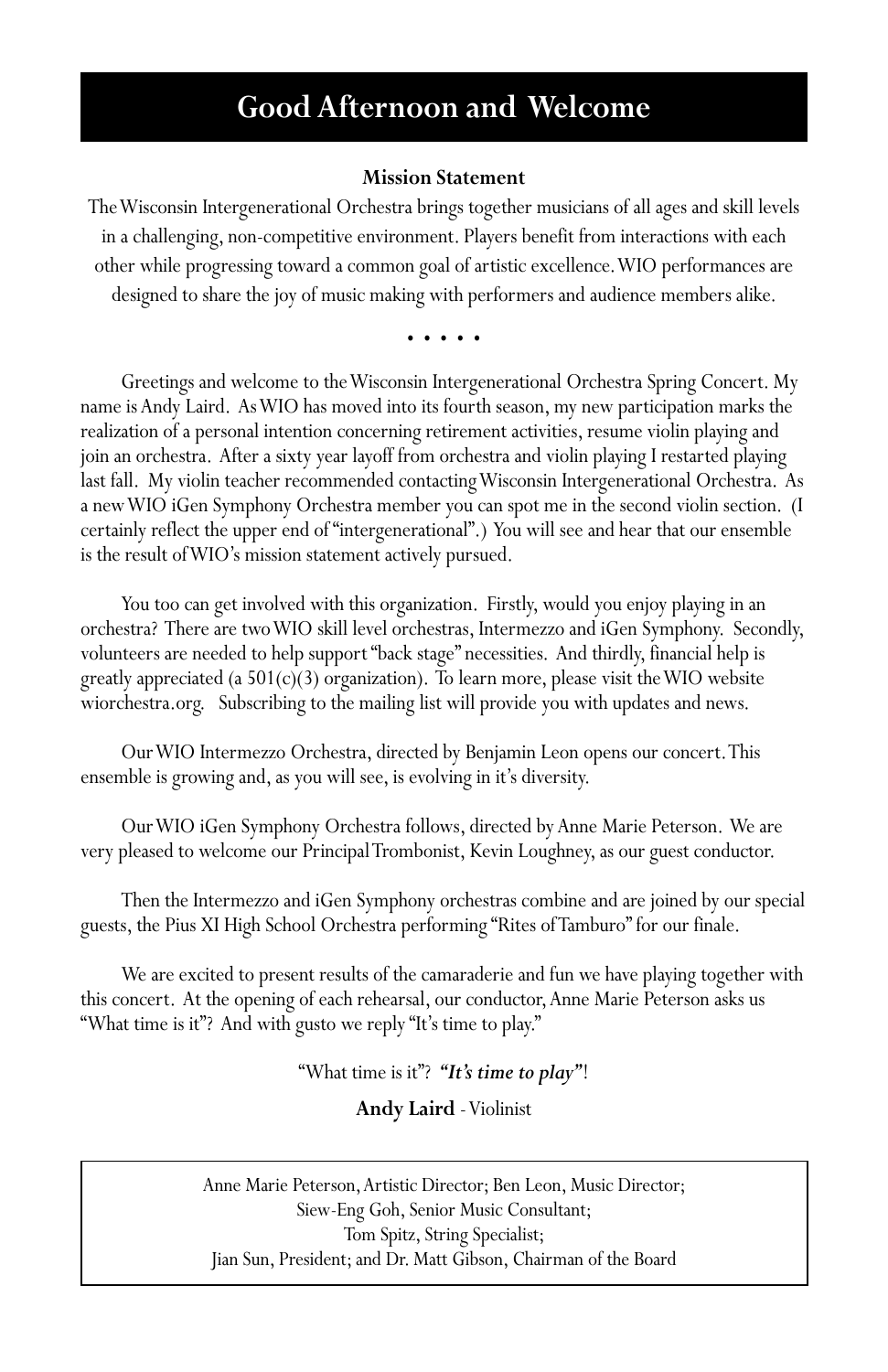## **Program**

## **Pre-Concert music performed by The WIO String Quartet**

Satoshi Shimada and Gail Waring-violin, Siew-Eng Goh-viola, Roberta Mallmann-cello

## **WIO INTERMEZZO ORCHESTRA**

*Benjamin Leon, Director*

| (featuring Intermezzo Viola Section) |
|--------------------------------------|
|                                      |

## **WIO iGEN SYMPHONY ORCHESTRA**

*Anne Marie Peterson, Director*

| Balletto, Villanella, Passo Mezzo E Mascherada |  |
|------------------------------------------------|--|
| Symphony No. 8 (Unfinished)  Franz Schubert    |  |

 *Allegro moderato, Andante con moto* 

**An Outdoor Overture** . Aaron Copland *Kevin Loughney, Guest Conductor*

**iGen Symphony, Intermezzo and Pius XI High School Orchestra** *Benjamin Leon, Director*

Rites of Tamburo **...................................**.Robert W. Smith

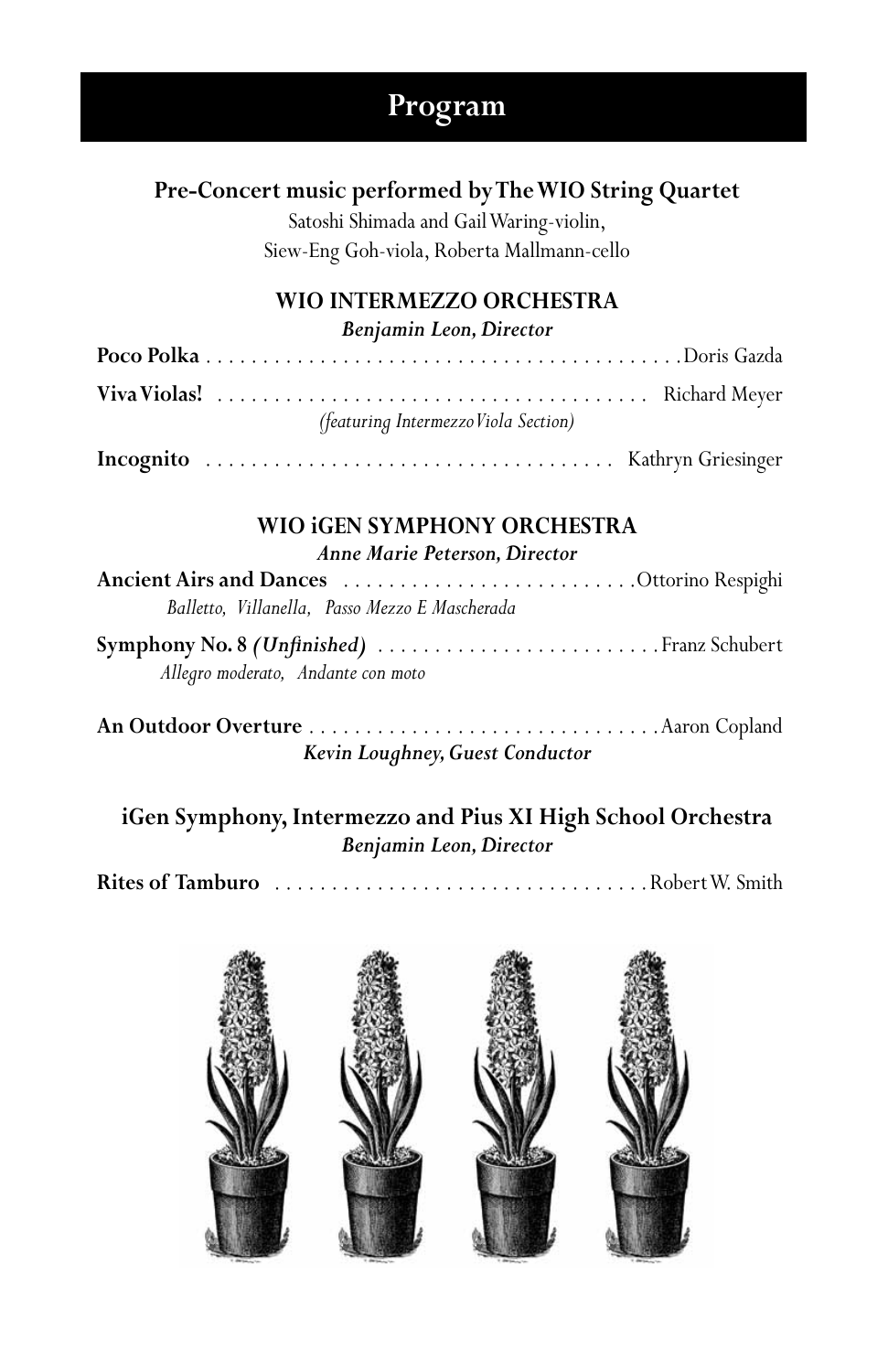## **WIO INTERMEZZO STRINGS**

*Benjamin Leon - Director*

#### **Violins**

Lilli Graesing Rita Kroll Addison Wood Aristotelis Ziogas Dimitrios Ziogas

#### **Viola**

Kamryn Kirchoff Ruby McCumber Carlin Nolan Alina Siodiarz Amudhini Sivapunniyam Summer Sullivan Sophie Wondrachek

#### **Violoncello**

Connor Kim Gavin Koplin Sophia Li Josephine Nolan Breanna Rollmann

#### **Bass**

Sophia Brunner-Czys Anthony Studer

### **Bassoon** Marie Bujard

#### **WIO iGEN SYMPHONY ORCHESTRA**

*Anne Marie Peterson - Director*

#### **Violin 1**

Malcolm Balles Angela Beltrame Rachel Breining Tiffany Chang  $*$ Scott Hestekin Kelly Liu Olivia Marsh Barbara Pforr Satoshi Shimada Elizabeth Tan + Kristen Tan  $*+$ Hilary Toft

#### **Violin 2**

Siew-Eng Goh \*+ Zanna Hughes Katy Jiang Molly Kane Lauri Kiely + Andy Laird Alex Ng + Nithila Sivapunniyam Thomas Spitz  $*+$ Gail Waring +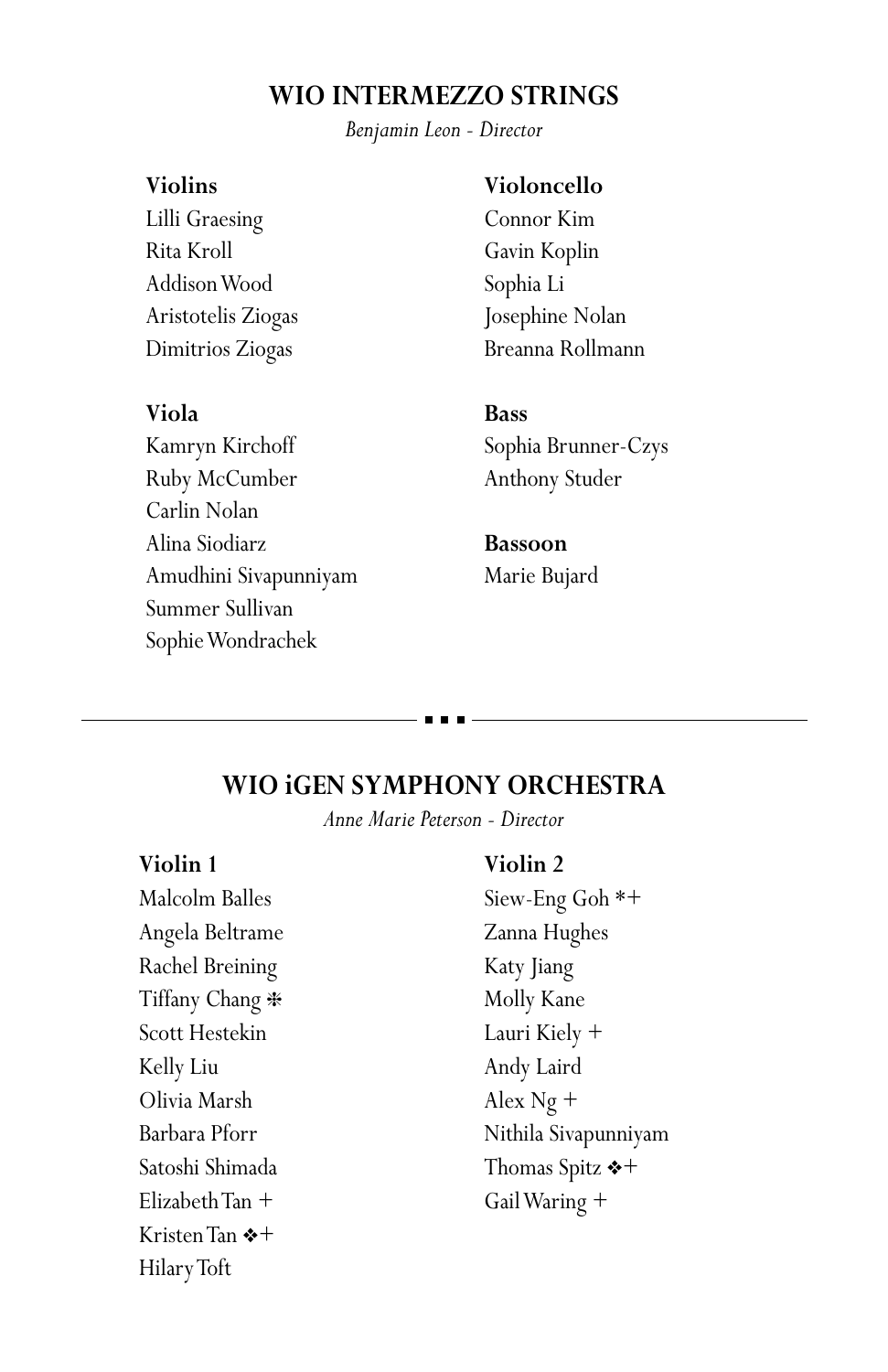## **WIO iGEN SYMPHONY ORCHESTRA**

*Continued*

#### **Viola**

Laurie Basile + Léa Camille Casey Klepp + Stacy Laird Eliska Liang Sarah Oftedahl  $*+$ 

#### **Violoncello**

Alyssa Beltrame Carol Julin + Jennifer Langfeld-Jeffrey + Roberta Mallmann ❖ Julie Nolan + Marilee Rockley Kathy Schmid Sennett Sioldlarz Stacy Yang

#### **Double Bass**

 $\lceil \cosh$  Kimball  $*+$ Bill Petterson Hannah Sternberg +

**Flute** Pat Almon Sue Stachelski **❖** 

**Piccolo** Leslie Cook

**Clarinet** Kristine Culver Mary Jirovec ❖

**Oboe** Faith Johnson  $\ast$ Eric Fisher

**Bassoon** Annette Abrahamson Lisa Weiss-Cornelius ❖

**French Horn** Owen Krueger Elliott Loughney  $\clubsuit$ 

**Trumpet** Bob Syverson  $\triangleleft$ Sal Terrasi

**Trombone** Peter Gutenberger Kevin Loughney  $\triangleleft$ 

**Timpani** Mikael Hagerstrand

**Percussion** Ron DeBlaey

**Keyboard** Susan Heartt

**Harp** Tiffany Chang  $*$ 

**Attendance Secretary** Tammy Kane

**Administrative Assistant** Jacquelyn Dufoor

v *Principal \* Senior Music Consultant* + *Assisting Intermezzo Orchestra* h *Guest Artist*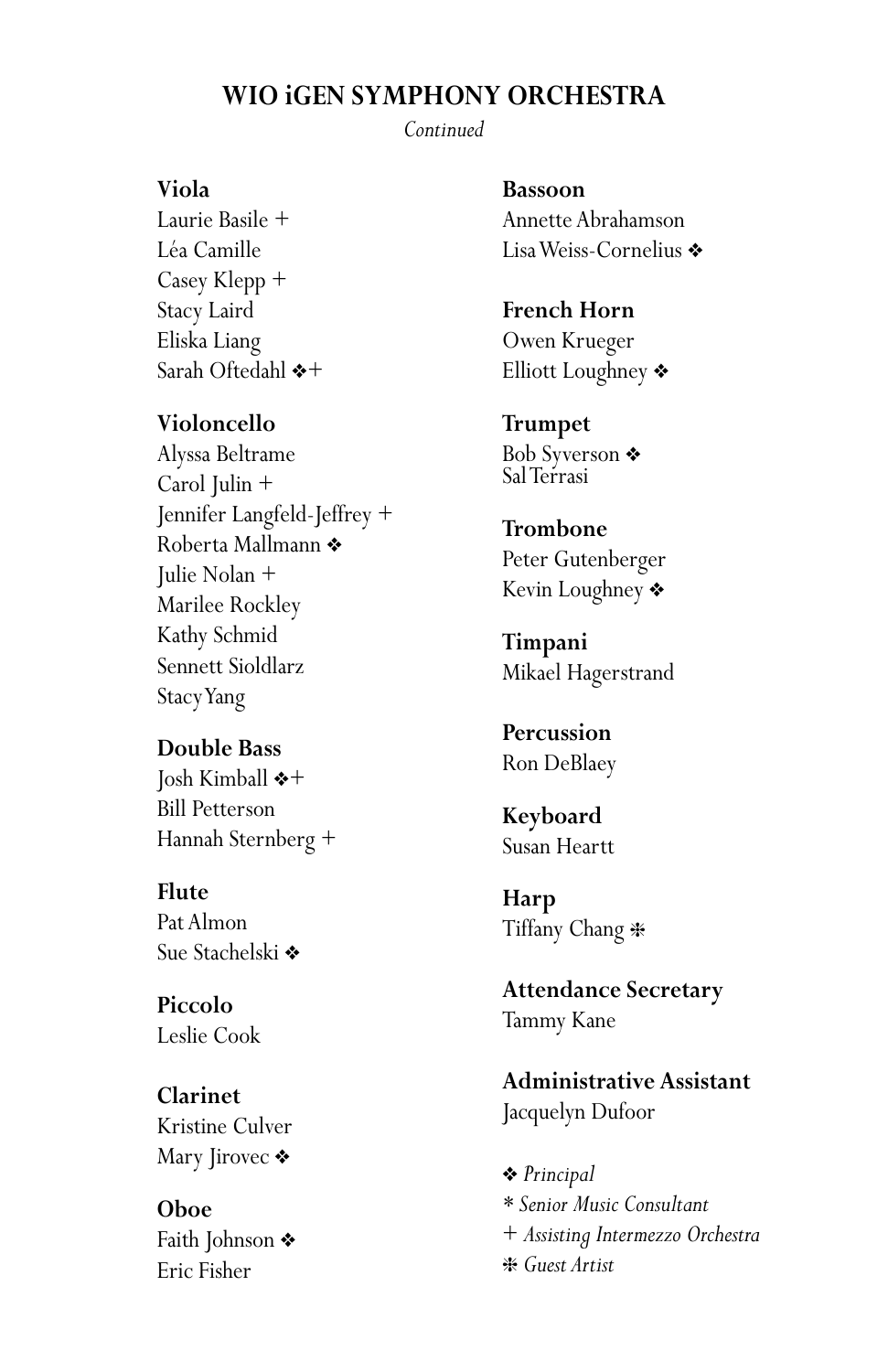## **About this afternoon's guest conductor . . .**

**Kevin Loughney** earned his BME at UW-Eau Claire in 1994 and his Masters Degree from VanderCook College in 2006. He has taught in the Unity School District in Balsam Lake, Marshfield Senior High, and the Elmbrook School District. Mr. Loughney is currently in his 18th year as Director of Bands at Brookfield East High School where he directs three concert bands, two jazz ensembles, pit orchestra, marching band, and pep band. As a trombonist, Mr. Loughney has played professionally at Walt Disney World



and Valleyfair Amusement Parks. He is a proud father of two boys, Collin (9) and Elliott (14), and enjoys musky fishing, extreme cake baking, and camping.

## **With thanks to the Pius XI High School Orchestra . . .**

Ashley is an active soloist and orchestral musician based out of the greater Milwaukee and Chicago areas. She can be seen performing regularly with the symphonies of Fox Valley (Wisconsin) and Kenosha, Bel Canto Chorus & Orchestra, and the Wisconsin Philharmonic, where she also works behind the scenes as Personnel Manager and Music Librarian. A passionate opera musician, Ashley spends her summers in Miami as an opera orchestra fellow for the Miami Music Festival. As a conductor, Ashley holds the position of Music Director of many ensembles, including: Greater Milwaukee El Sistema, Pius XI Catholic High School Orchestras, and the Milwaukee School of Engineering's String Orchestra.



Ashley earned her Bachelor of Music degree in Violin Performance Summa cum Laude from North Park University, and her Master of Music in Violin Performance from Roosevelt University's Chicago College of Performing Arts. She is also an active participant of the Starling-DeLay Violin Symposium on Violin Studies at the Juilliard School. You can learn more about Ashley at her website: www.ashleyrewolinski.com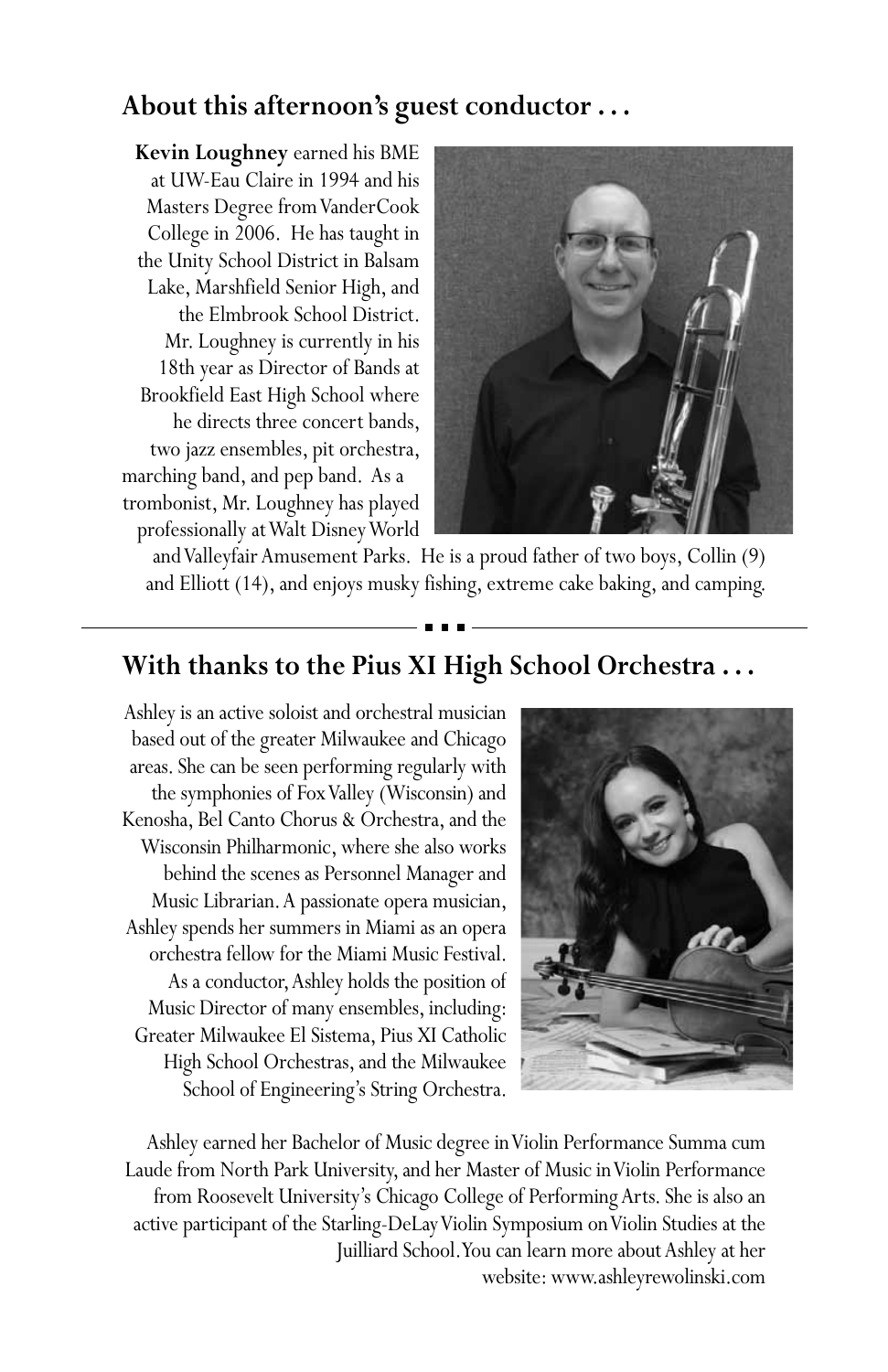## **PIUS XI HIGH SCHOOL ORCHESTRA**

#### *Ashley Rewolinski - Director*

#### **Violins**

Lydia Prueher, Concertmaster Julia Armstrong Demis Juarez Samantha Sielaff Zamira Castillo-Santos, Principal Violin 2 Talissa Key Melanie Sanchez Kayla Jones Bella Dompke

#### **Viola**

Armarion Julien, Principal Cady Muller Isabella Trecek Kanye Smith

## **Violoncello**

Jacob Gresk, Principal Valeria Gonzalez Anthony Studer

## **WIO is grateful to the following individuals and families –**

The Basile Family, Pat Bujard and Judy Payne, the Goh Family, Christine Harris and June Kriviskey, Scott Hestekin, the Kane Family, Nicole Kalupa, Jennifer Langfeld-Jeffrey, Dr. Carol Mullen, the Nolan Family, Dr. Jude Rathburn and Jo Biddle, the Rhee Family, Marilee Rockley, Shirl Schwarten, the Sun Family and Stacy Yang

#### **Gifts in Loving Memory of Estelle L. Marcus**

**–** Anonymous

## **WIO thanks these generous organizations for their ongoing support –**

The Wisconsin International Academy Pius XI Catholic High School 2B Graphic, LLC The Brookfield East High School Music Department and San Camillo